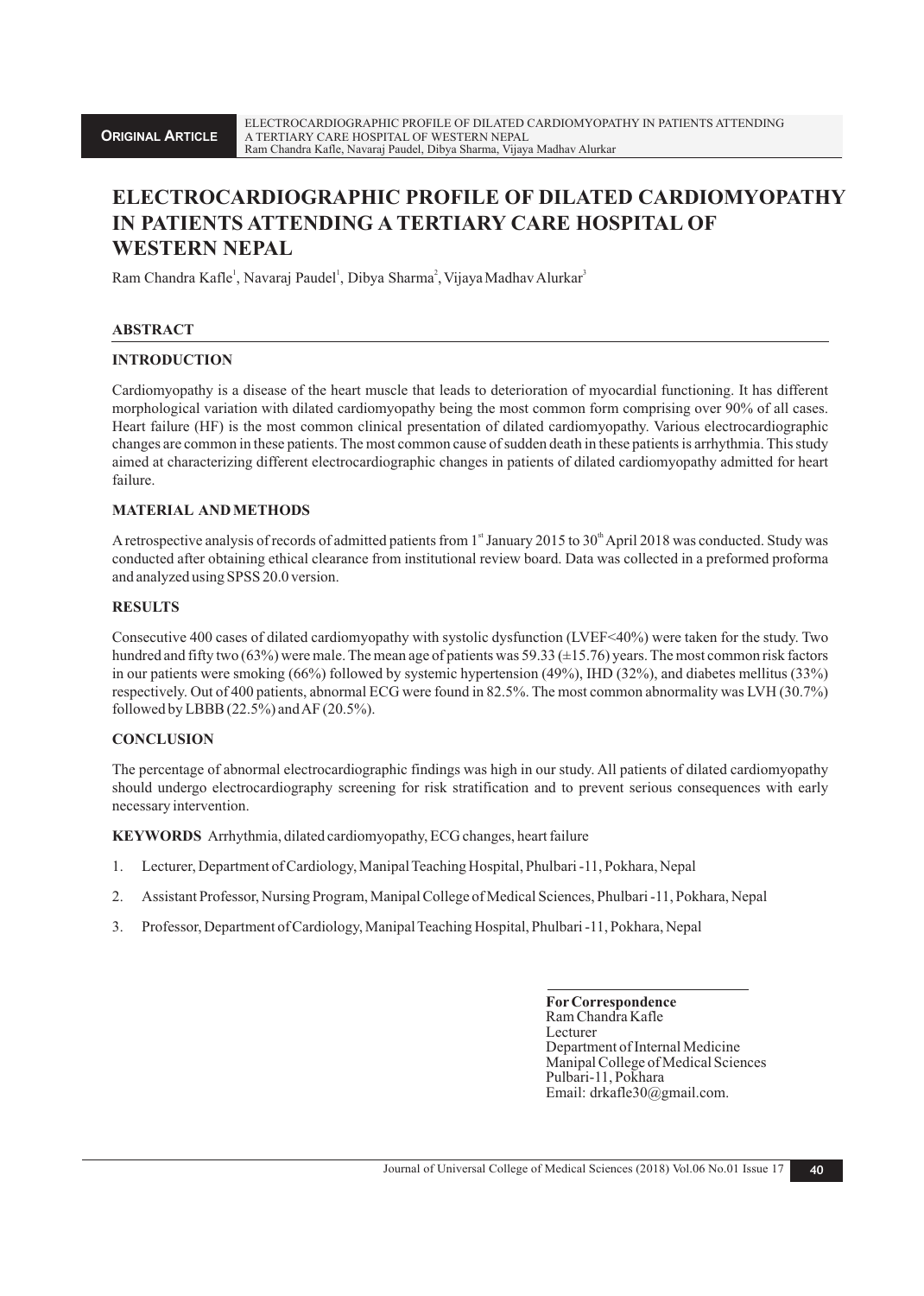#### **INTRODUCTION**

Cardiomyopathy is a disease of the heart muscle that leads to deterioration of myocardial functioning <sup>1</sup> According to the World Health Organization (WHO) and American Heart Association (AHA), cardiomyopathy is categorized as dilated cardio-myopathy (DCM), hypertrophic cardiomyopathy (HCM), restrictive cardiomyopathy (RCM), obliterative cardiomyopathy (OCM) and arrhythmogenic right ventricular cardiomyopathy  $(ARVC)^{2,3}$  DCM is the most common form comprising over 90% of all cases causing sudden cardiac death<sup>4</sup> DCM is considered to be an important cause of heart failure and accounts for up to 25% of all cases of CHF<sup>5</sup>

Heart failure (HF) is an increasingly costly and deadly manifestation of a series of cardiac diseases and constitutes a major public health problem worldwide  $67$ 

Despite current state-of-the-art treatment of HF, mortality rate remains high, and around 5060% of HF patients will die within five years of diagnosis  $6$  HF is also associated with increased morbidity as it is characterized by frequent hospital admissions and prolonged hospital stay  $^8$  Chronic heart failure is a complex clinical syndrome that can result from a number of functional or structural cardiac disorders, impairing the ventricle's ability to fill with or eject blood <sup>9</sup> Electrical conduction abnormalities are common in heart failure and lead to cardiac arrhythmias and sudden cardiac death  $\frac{10}{10}$ 

Patients with DCM present a wide variety of electro cardiographic manifestations including bundle-branch block or conduction disturbances, low or high QRS amplitude, abnormal Q-waves, and ST-Twave changes. None of these are specific to, nor diagnostic for DCM. It may be that the variety of electrocardiographic abnormalities reflects the severity of myocardial damage and could be a predictor of the prognosis of patients with DCM.

Currently, there is paucity of data on dilated cardiomyopathy in Nepal. With rising prevalence of chronic heart failure in the country and the availability of echocardiogram (Echo), the incidence of dilated cardiomyopathy is also showing a rising trend. This study aimed at characterizing different electrocardiographic changes in patients of dilated cardiomyopathy admitted for heart failure.

#### **MATERIAL AND METHODS**

A retrospective study design was used to conduct the present study. A retrospective analysis of records among patients admitted with diagnosis of dilated cardiomyopathy with systolic dysfunction (LVEF<40%). A sample size of 400 was taken from the hospital record from  $1<sup>st</sup>$  January 2015 to 30<sup>th</sup> April 2018. The data was collected as per the attached proforma. Collected data were entered into a master chart prepared in Microsoft Excel 2007 which is checked, verified and converted into SPSS 20.0 version for statistical analysis. Descriptive statistics like mean, percentage, frequency, standard deviation was used to describe ECG changes in patients of systolic heart disease.

Patients admitted for first time during study period with diagnosis of dilated cardiomyopathy with systolic heart failure (LVEF <40%) were enrolled. All eligible subjects agreed to participate in the study. Patient who are not willing to participate were excluded from the study.

Study was conducted after obtaining ethical clearance from institutional review board.

#### **Electrocardiography**

Standard 12-lead ECGs were recorded at 25 mm/s and 10 mm/mv. For each lead, R wave and S wave voltages were measured from the PR segment to the top of the R wave and the bottom of the S wave, respectively.Sokolow's criterion (S wave in lead V]  $[SV1] + R$  wave in lead V5 or V6  $[RV5$  or  $|RV6| > 35$  mm 7) for LV hypertrophy  $\frac{11}{10}$ 

#### **Echocardiography**

According to the recommendations of the American Society of Echocardiography, LV internal dimension (LVID), intraventricular septum (IVS), and posterior wall thickness (PWT) were measured peak of the R wave on the ECG. LV internal dimension was used as an index of LV dilatation, and wall thickness of IVS and PWT, were used as indices of LV hypertrophy $12$ 

#### **RESULTS**

A retrospective analysis of records among patients admitted with dilated cardiomyopathy and systolic dysfunction (LVEF<40%) from 1<sup>st</sup> January 2015 to 30<sup>th</sup> April 2018 with a sample size of 400 was taken.

## **Table 1. Socio-demographic characteristics of the patients (n = 400)**

| Age group (yrs) | Frequency (f)     | Percentage $(\% )$ |
|-----------------|-------------------|--------------------|
| $\leq 30$       | 32                | 8                  |
| $31 - 60$       | 160               | 38                 |
| >60             | 208               | 54                 |
| $Mean \pm SD$   | $57.36 \pm 13.77$ |                    |
| Gender          |                   |                    |
| Male            | 252               | 61                 |
| Female          | 148               | 39                 |

More than half (52%) of the patients were in age group  $> 60$ years with mean age of patient was  $57.36 \ (\pm 13.77)$  years. Out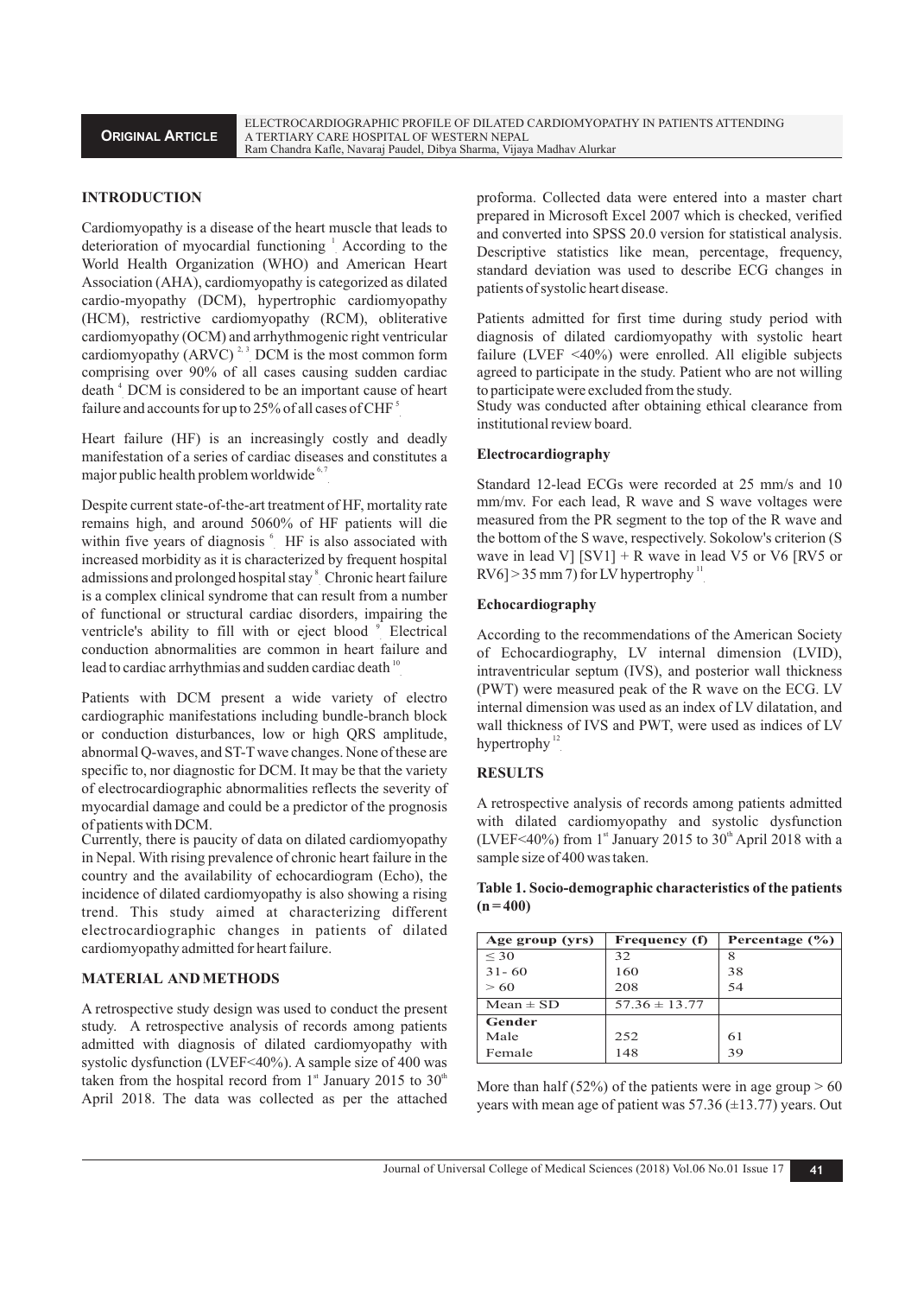**ORIGINAL ARTICLE**

of 400 patients enrolled 244 (61%) were males and 156 (39%) were females (Table 1).



# **Figure 1. Risk factors associated for dilated cardiomyopathy**

The most common risk factor in patients was smoking (66%) followed by systemic hypertension (49%), IHD (32%), and diabetes mellitus (33%) (Figure 1).

|  | Table 2. ECG changes in patients with DCM $(n=400)$ |  |  |  |  |  |
|--|-----------------------------------------------------|--|--|--|--|--|
|--|-----------------------------------------------------|--|--|--|--|--|

| <b>Characteristics</b>                        | Frequency (f) | Percentage (%) |  |
|-----------------------------------------------|---------------|----------------|--|
| Abnormal ECG                                  | 349           | 87.25          |  |
| <b>LVH</b>                                    | 123           | 30.75          |  |
| Sinus Tachycardia                             | 79            | 19.1           |  |
| Left axis deviation                           | 53            | 13.25          |  |
| Nonspecific ST/T changes                      | 76            | 19             |  |
| Q Wave Anterior                               | 29            | 7.25           |  |
| Inferior                                      | 13            | 3.25           |  |
| Arrhythmia in DCM patients                    |               |                |  |
| AF                                            | 94            | 23.5           |  |
| Atrial premature complex                      | 58            | 14.5           |  |
| VPCs in isolation                             | 69            | 17.25          |  |
| Ventricular bigeminy                          | 16            | 4              |  |
| 24 hour holter recording                      |               |                |  |
| Supra ventricular tachycardia                 | 9             | 2.25           |  |
| Non-sustained VT                              | 12            | $\mathcal{E}$  |  |
| <b>Sustained VT</b>                           | 7             | 1.75           |  |
| <b>Conduction abnormality in DCM patients</b> |               |                |  |
| <b>LBBB</b>                                   | 102           | 25.5           |  |
| <b>RBBB</b>                                   | 34            | 8.5            |  |
| Non-specific IVCD                             | 66            | 17.5           |  |
| A-V block                                     |               |                |  |
| 2rd                                           | 2             | 0.5            |  |
| $2nd$ type I                                  | 7             | 1.75           |  |
| 2 <sup>nd</sup> type II                       | 3             | 0.75           |  |
| 1 <sup>st</sup>                               | 23            | 5.75           |  |

The study notified that 87.25% of patients had abnormal ECG. The most common abnormality was LVH (30.75%) followed by LBBB (25.5%) and AF (23.5%) (Table 2).

|                               |                | $(n=400)$       |
|-------------------------------|----------------|-----------------|
| <b>Characteristics</b>        | Frequency      | Percentage (%)  |
| <b>LA Size</b>                |                |                 |
| $\leq 4$                      | 135            | 33.75           |
| $4 - 5.5$                     | 259            | 64.75           |
| >5.5                          | 6              | 1.5             |
| LVEF $(% )$                   |                |                 |
| $20 - 25$                     | 27             | 6.75            |
| $26 - 30$                     | 79             | 19.75           |
| $31 - 35$                     | 134            | 33.5            |
| 36-40                         | 160            | 40              |
| <b>MR</b>                     | 338            | 84.5            |
| Mild                          | 139            | 34.75           |
| Moderate                      | 168            | 42              |
| Severe                        | 31             | 7.75            |
| TR                            |                |                 |
| Mild                          | 73             | 18.25           |
| Moderate                      | 124            | 31              |
| Severe                        | 49             | 12.25           |
| <b>LVDD</b>                   |                |                 |
| Grade I                       | 227            | 56.75           |
| Grade II                      | 151            | 37.75           |
| Grade III                     | 23             | 5.75            |
| <b>Pulmonary hypertension</b> | 285            | 71.25           |
| Mild                          | 232            | 58              |
| Moderate                      | 79             | 19.75           |
| Severe                        | 17             | 4.25            |
| Regional wall hypokinesia     | 90             | 22.5            |
| Mid and apical septal         | 65             | 16.25           |
| Antero-lateral                | 11             | 2.75            |
| Inferior                      | 9              | 2.25            |
| Anterior and inferior         | 5              | 1.25            |
| Global wall hypokinesia       | 308            | $\overline{7}7$ |
| <b>Pericardial effusion</b>   | 177            | 44.25           |
| <b>Small</b>                  | 136            | 34              |
| Medium                        | 33             | 8.25            |
| Large                         | 8              | 2               |
| Intracardiac Thrombus         | $\overline{Q}$ | 2.25            |

**Table 3. Echocardiographic findings of the patients** 

Table 3 shows mitral regurgitation (84.5%), LVDD grade II (37.75%), tricuspid regurgitation (61.5%) and Ejection fraction of 31 to 35% in 33.5%.

## **Table 4. Echocardiographic findings of the patients**   $(n = 400)$

| <b>Characteristics</b> | <b>Minimum</b> | <b>Maximum</b> | Mean  | <b>Std.</b> deviation |
|------------------------|----------------|----------------|-------|-----------------------|
| LA Size(mm)            | 36             | 57.7           | 38.1  | 10.3                  |
| LVEDd (mm)             | 56.2           | 85.7           | 62.3  | 7.2                   |
| $LVESd$ (mm)           | 38             | 69             | 50.5  | 6.7                   |
| EPSS(mm)               | 7.3            | 37.6           | 20.9  | 5.3                   |
| FS(%)                  |                | 21             | 16.74 | 2.3                   |
| LVEF $(\%)$            | 20             | 40             | 34.9  | 4.7                   |
| TAPSE(mm)              |                | 25             | 16.3  | 3.7                   |

Echocardiographic study showed mean LA  $38.1(\pm 10.3)$  mm, LVIDd 62.3 ( $\pm$  7.2) mm, LVIDs 51( $\pm$  6.7), LVEF 34.9 ( $\pm$  4.7) %, EPSS  $21(\pm 5.1)$  mm, fractional shortening  $(16.74 \pm 2.2)$ %, TAPSE16.3 (± 3.7) mm (**Table 4**).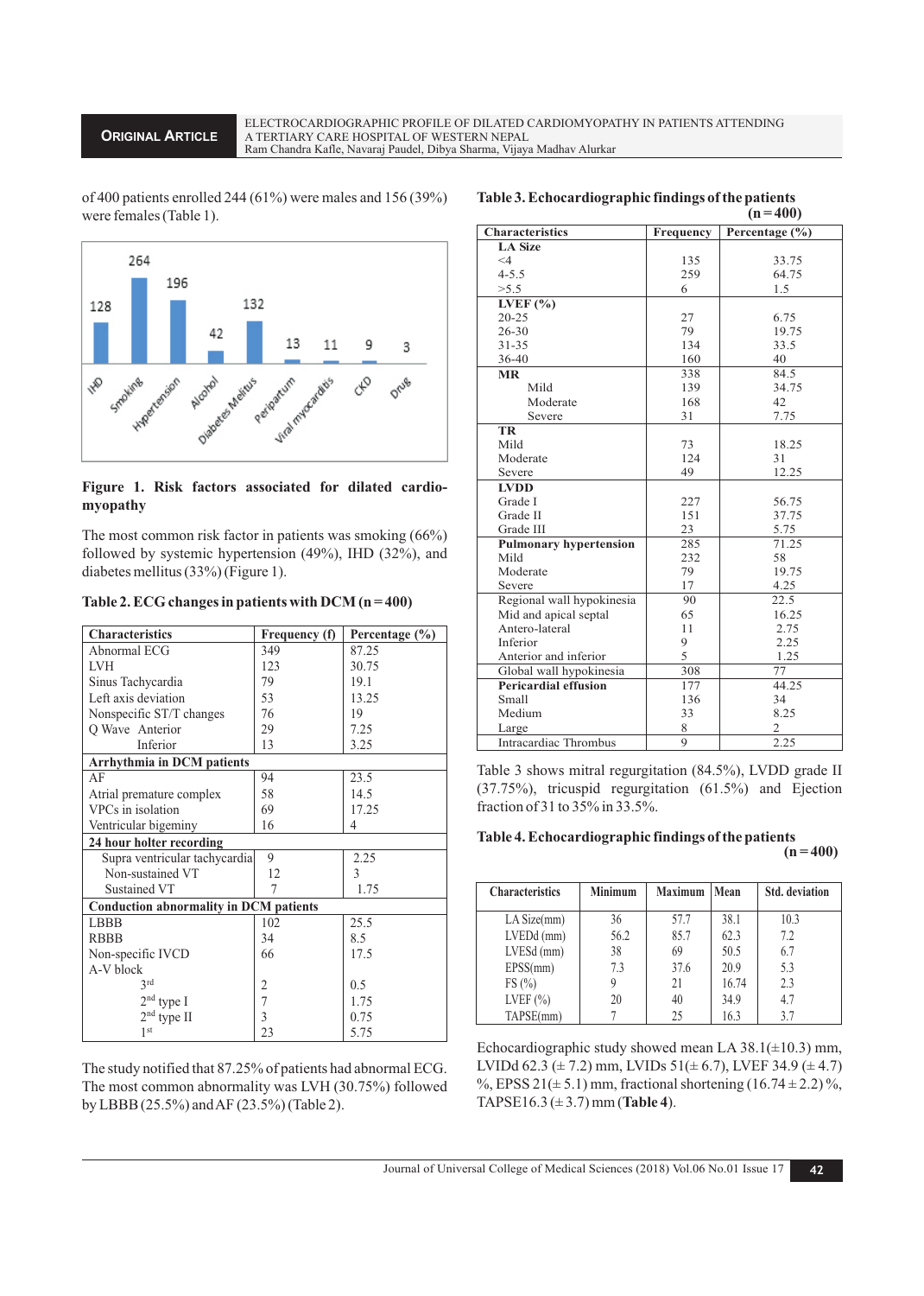**ORIGINAL ARTICLE**

| <b>Etiology</b>           | <b>Frequency</b> | Percentage $(\% )$ |
|---------------------------|------------------|--------------------|
| <b>Ischemic</b>           | 132              | 33                 |
| Idiopathic                | 128              | 32                 |
| Alcohol induced           | 42               | 10.5               |
| <b>HTN</b>                | 196              | 49                 |
| Peripartum cardiomyopathy | 13               | 3.25               |
| Viral Myocarditis         | 11               | 2.75               |
| Valvular heart disease    | 8                |                    |
| CKD                       | 9                | 2.25               |
| Drug                      |                  |                    |

**Table 5. Etiology of dilated cardiomyopathy (n = 400)**

The most common cause of dilated cardiomyopathy was ischemic heart disease (33%) followed by idiopathic (32%), Alcohol induced and systemic hypertension in 10.5% each (Table 5).

## **DISCUSSION**

The current study observed the various electrocardiographic and echocardiographic changes among the patients with dilated cardiomyopathy in 400 patients. The present study showed the most common risk factors in our patients were smoking (66%) followed by systemic hypertension (49%), IHD (32%), and diabetes mellitus (33%) analogous with study by Anh L. Bui <sup>13</sup> The ECG finding in the patients with dilated cardiomyopathy revealed the most common abnormality was LVH (30.75%) followed by LBBB (25.5%), AF (23.5%) and RBBB (8.5%). Similar results were obtained in a study from eastern India showing  $21.4\%$  LBBB and  $11.4\%$  RBBB<sup>14</sup> Sonowal et al showed analogous result with LVH (41.94%), atrial fibrillation (22.58%) and bundle branch block (29%)  $^1$ Another comparable findings were noted by Patil et al. with LBBB (24%), RBBB (4.6%) and AF (9.23%) <sup>16</sup> whereas a study conducted in Vadodara, India revealed sinus tachycardia (53%) as a predominant finding followed by LVH (13.33%) and RBBB  $(13.16\%)$ <sup>17</sup> respectively A study in Kenya showed dissimilar result showing LVH (8.8%), LBBB (30.6%), AF  $(31.5\%)$ . <sup>18</sup>

Conduction abnormalities were found in 60.25% of cases which included 1st (5.75%),  $2^{nd}$  (2.5%) and  $3^{rd}$  (0.5%) degree A-V block, LBBB, LAFB, non- specific IVCD and RBBB which is lower than the study by Roberts WC  $19$  and Wilensky  $RL<sup>20</sup>$  where conduction abnormalities occurred in over 80% of cases. Patil et al noted lower rate of conduction abnormalities (47.65%) where  $1<sup>st</sup>$ ,  $2<sup>nd</sup>$  and  $3<sup>rd</sup>$  degree heart block were found in 3.07%, 1.53% and 1.53% respectively<sup>16</sup> The present study showed non-sustained ventricular tachycardia (VT) in 12 (3%) cases and sustained VT in seven (1.75%) cases in 24 hour-holter recording. These findings are strong predictors of future cardiac events as shown in the study by Zareba  $W^{21}$  and Ponikowski P<sup>22</sup>

Abnormal Q waves (10.5%) and ST-T segment abnormalities (19%), which are more commonly observed in CAD, are also seen in patients with DCM  $^{23, 19}$  Berbard G confirmed that patient with dilated cardiomyopathy had pathological Q wave  $(5.6\%)$  and ST segment abnormalities  $(34.3\%)$ <sup>17</sup> Patil et al. revealed the ST depression  $(18.46\%)$  and OS pattern  $(16.92\%)$ <sup>16</sup> Johnson et al. reported that abnormal Q waves were seen in 70% of patients with CAD and LV dysfunction and in I0% of patients with DCM, and that ST-T segment abnormalities were present in both groups of patients  $23$ 

Echocardiographic study showed mean LA 38.1 ( $\pm$  10.3) mm, LVIDd 62.3 ( $\pm$  7.2) mm, LVIDs 50.5 ( $\pm$  6.7), LVEF 34.9 ( $\pm$ 4.7)%, EPSS 20.9 ( $\pm$  5.1) mm, fractional shortening (16.74  $\pm$ 2.3)%, TAPSE16.3 ( $\pm$  3.7) mm which is similar to study by Ali M et al  $^{24}$  and Echeverria HH et al  $^{25}$  The mean LV ejection fraction in a study conducted in Bareilly was 30.87% which is in line with the present study  $(34\%)$ <sup>26</sup> Another comparable findings were acquired by Banerjee SK et al where LVEF was 28( $\pm$ 8) %<sup>27</sup> Echocardiography findings of the study showed that mitral regurgitation (84.5%), LVDD grade II (37.75%), tricuspid regurgitation (61.5%), ejection fraction of 31 to 35% is 33.5% which is similar to the study conducted by Saxena et al. with mitral regurgitation (73.3%), LVDD grade II (33.3%) ejection fraction of 31 to 39% in 35%  $^{26}$  Another identical finding was accomplished by Rana et al. with ejection fraction of 31 to 35% in 26%, tricuspid regurgitation (63.3%), mitral regurgitation (48.66%)<sup>17</sup> The most common cause of dilated cardiomyopathy was ischemic heart disease (33%). Other common causes were idiopathic (32%), alcohol induced and systemic hypertension in 10.5% each, peripartum cardiomyopathy and viral myocarditis in 4.5% each, valvular and CKD in 2% each, drug (1%). Kasper EK et al found that 46.6% cases idiopathic, other common specific cardiomyopathies included ischemic 11%, HIV related 4.9%, peripartum 4.9% alcoholic 3.4%, hypertensive 2.1% and valvular  $1.5\%$ <sup>28</sup> A study conducted in north east India documented that main cause of cardiomyopathy is idiopathic  $(41.93\%)$ , alcohol (22.58%) and peripartum (22.58%)<sup>11</sup>

The current study has few limitations. The assessment of the ECGs with inter-individual variability during the placement of chest leads may have occurred. Another limitation lies in the echocardiographic measurements where technical errors may have occurred in the measurements of wall thickness and LV internal dimension. The retrospective nature of this study is also a limitation.

#### **CONCLUSION:**

The percentage of abnormal electrocardiographic findings was high in our study with some changes that have serious consequences. All patients of dilated cardiomyopathy should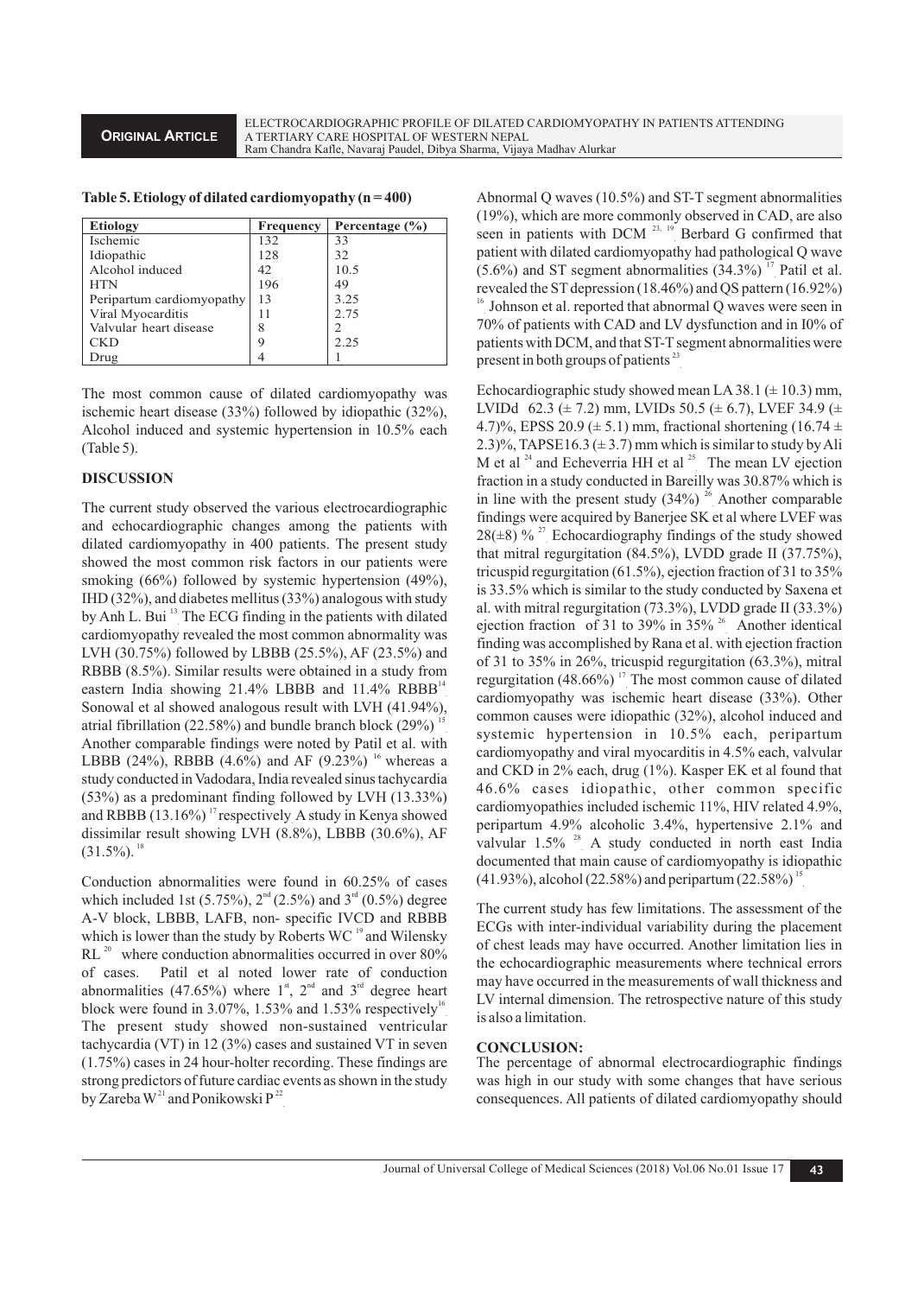ELECTROCARDIOGRAPHIC PROFILE OF DILATED CARDIOMYOPATHY IN PATIENTS ATTENDING A TERTIARY CARE HOSPITAL OF WESTERN NEPAL Ram Chandra Kafle, Navaraj Paudel, Dibya Sharma, Vijaya Madhav Alurkar

undergo electrocardiography screening for risk stratification and to prevent serious consequences with early necessary intervention.

## **ACKNOWLEDGEMENT**

**ORIGINAL ARTICLE**

We are thankful to all the patients and their relatives for cooperating us.

# **CONFLICTOFINTEREST**

The authors declare that there is no conflict of interest regarding the publication of this article.

#### **REFERENCES**

- 1. Zipes D, Libby P, Bonow R, Braunwald E. ABraunwald's heart disease -Textbook of Cardiovascular Medicine, Di-lated cardiomyopathy, 9th Ed. Philadelphia. Elsivier Saunders; 2012. p1563-69.
- 2. Richardson P, McKenna W, Bristow M, Maisch B, Maut-ner B, O.Connell J, et al. Report of the 1995 WHO / Inter-national Society and Federation of Cardiology (ISFC) Task Force on the Definition and Classification of cardi-omyopathies. Circulation 1995;93:841-2.
- 3. Maron BJ, Towbin JA, Thiene G, Antzelevitch C, Corrado D, Arnett D, et al. Contemporary definitions and classifi-cation of the cardiomyopathies. Circulation 2006;113:1807-16.
- 4. Cohn JN, Bristow MR, Chien KR. Report of the national heart, lung, and blood institute special emphasis panel on heart failure research. Circulation 1997;95:766-70.
- 5. Anderson KM, Kannel WB. Prevalence of congestive heart failure in Framingham Heart study subjects. Circu-lation 1994;13:S107-S112.
- 6. Cygankiewicz I, Zaręba W, De Luna AB. Prognostic value of Holter monitoring in congestive heart failure. Cardiol J. 2008;15(4):313323.
- 7. Bloomfield GS, Barasa FA, Doll JA, Velazquez EJ. Heart failure in Sub-Saharan Africa. Curr Cardiol Rev. 2013;9 (2):157173.
- 8. Wright SP, Verouhis D, Gamble G, Swedberg K, Sharpe N, Doughty RN. Factors influencing the length of hospital stay of patients with heart failure. Eur J Heart Fail. 2003;5(2):2019.
- 9. Figueroa MS, Peters JI. Congestive heart failure: diagnosis, pathophysiology, therapy, and implications for respiratory care. Respir Care 2006;51:40312.
- 10. Chronic Heart Failure: The Management of Adults with Chronic Heart Failure in Primary and Secondary Care (Partial Update). National Institute for Health and Clinical Excellence, 2010. Available at: http://www. nice.org.uk/ guidance/cg108 /resources / guidance-chronic-heart-failure-pdf)
- 11. Spodick DH, Koito H. Differential sensitivity of the RV6: RV5 voltage ratio by pathogenesis of left ventricular hypertrophy and diagnostic cutpoint. Am J Cardiol 1989;64(12):817-9.
- 12. Devereux RB, Reichek N: Echocardiographic determination of left ventricular mass in man: anatomic vali- dation of the method. Circulation. 1977;55:613-8.
- 13. Bui AL, Horwich TB, Fonarow GC. Epidemiology and risk profile of heart failure. Nat Rev Cardiol. 2011 Jan; 8(1): 3041.
- 14. Paul R, Nandi S, Sihna PK. Epidemiological study of dilated cardiomyopathy from Eastern India with special reference to left atrial size. Int J Med Res Health Sci. 2014;3(3):639- 44.
- 15. Sonowal N, Rao VD. Clinical Profile of Patients with Dilated Cardiomyopathy in a Tertiary Care Center in North East India. J of Evolution of Med and Dent Sci 2014; 3(30): 8378-86, DOI: 10.14260/jemds/2014/3056.
- 16. Patil VC, Desai N, Galande C. Clinical and echocardiogram profile of Cardiomyopathy at tertiary care centre. Journal of Cardiovascular Disease Research 2014; 5(1):1-10.
- 17. Rana HM, Chavda P, Rathod CC, Mavani M. Electro cardiographic And Echocardiographic Profile Of Dilated Cardiomyopathy Patients Attending Tertiary Care Hospital In Vadodara. National Journal of Community Medicine 2015; 6(4):571-4.
- 18. Bernard G. Prevalence of electrocardiographic abnormalities in patients with dilated cardiomyopathy at kenyatta national hospital [Dissertation], University of Nairobi; 2013.
- 19. Roberts WC, Siegel RJ, McManus BM. Idiopathic dilated cardiomyopathy: analysis of 152 necropsy patients Am J Cardiol. 1987;60(16):1340-55.
- 20. Wilensky RL, Yudelman P, Cohen AI, Fletcher RD, Atkinson J, Virmani R, et al. Serial electrocardiographic changes in idiopathic dilated cardiomyopathy confirmed at necropsy. Am J Cardiol. 1988;62(4):276-83.
- 21. Zareba W, Moss AJ. Noninvasive risk stratification in postinfarction patients with severe left ventricular dysfunction and methodology of the MADIT II noninvasive electro cardiology substudy. J Electrocardiol. 2003;36 Suppl l:101-8
- 22. Ponikowski P, Anker SD, Amadi A, Chua TP, Cerquetani E, Ondusova D et al. Heart rhythms, ventricular arrhythmias, and death in chronic heart failure. J Card Fail. 1996 Sep;2(3):177- 83.
- 23. Johnson RA, Palados I: Dilated cardiomyopathies of the adult (first of two parts). N Engl J Med 21:1051, I982.
- 24. Ali M, Faruqui AMA. Dilated cardiomyopathy experience in Pakistan. Pakistan Heart Journal. 1984;17(1):27-34.
- 25. Echeverria HH, Bilsker MS, Myerburg RJ, Kessler KM. Congestive heart failure: echocardiographic insights. Am J Med. 1983 Nov;75 (5):750-5.